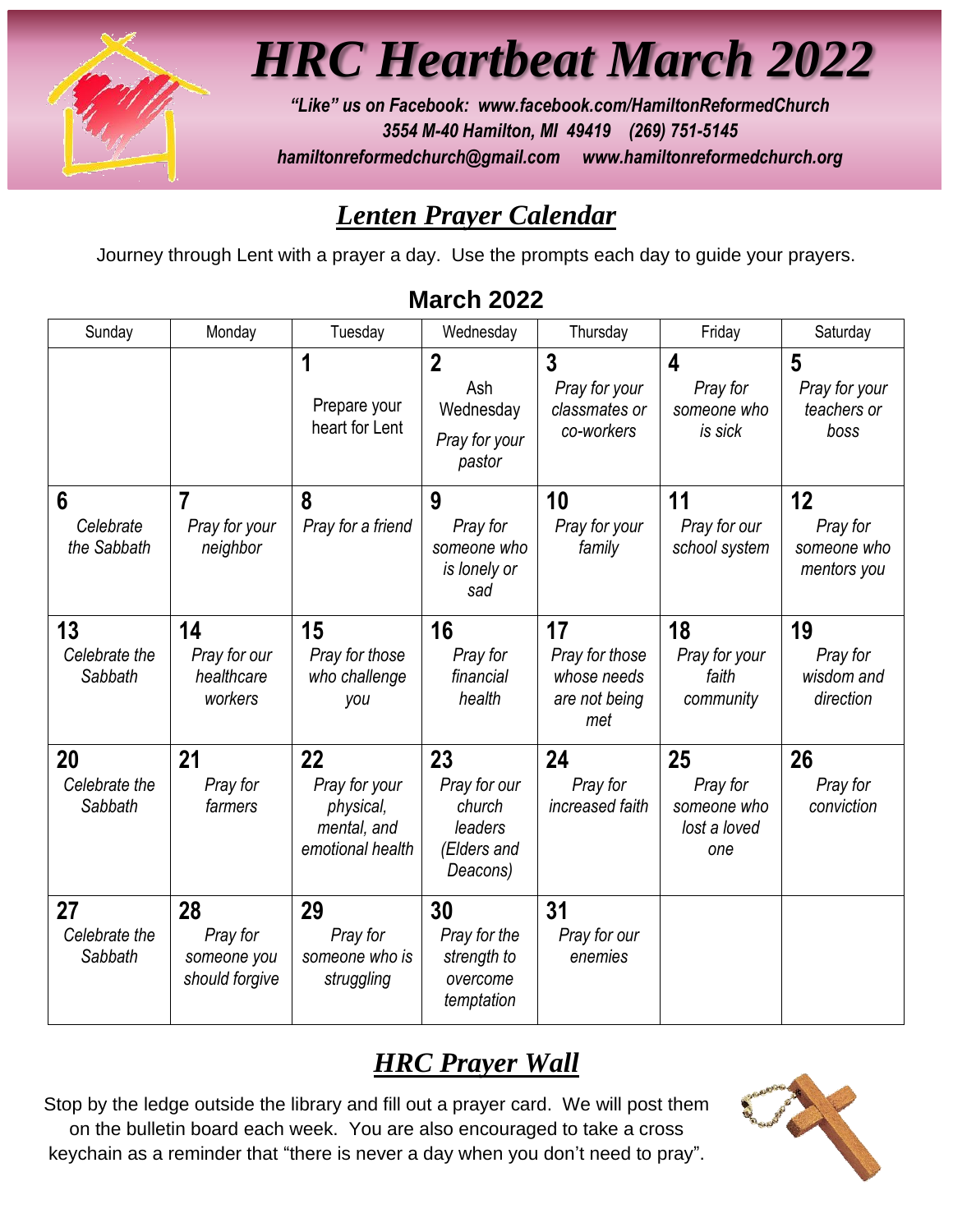#### *March Kids Hope Update ~ My Word is Thankful*

As we near the completion of the second month of the new year 2022, we have so much to be thankful for. Sometimes we forget to stay thankful and be thankful in everything…even thankful when things don't go exactly our way.

I spent January getting my feet wet as the Hamilton Director for Kids Hope, not quite sure how to find the remaining mentors needed for this school year. It took me some time to realize that it wasn't me that was going to find the right mentors needed, only the Holy Spirit could lead the right ones to me.

When earnestly praying and being open to the Spirit's guidance and opportunities given, we then share in the amazing power given to us through prayer. I will remain thankful for and in everything because this is God's way. "In all your ways acknowledge Him, and He will direct your paths." Proverbs 3:6

A BIG THANK YOU – to our mentors, prayer partners and our church prayer warriors. Our students, teachers and administrators appreciate all you do.

If you have any questions or would like to know more about Kids Hope USA, I'm always available to talk. Joy Essenburg kidshopehrc@gmail.com



#### *You are invited to attend the Hamilton Reformed Church Ash Wednesday Service*



Wednesday, March 2 7:00pm in the Fellowship Hall

What is Ash Wednesday? The following information from faithward.org can help us understand the focus of Ash Wednesday.

Ash Wednesday begins the season of Lent, the 40 days (excluding Sundays) that lead up to Easter. This first day of Lent and the following liturgical season are marked with a

somberness as Christians reflect on their mortality, their sinfulness, and the dying of self that comes with new life in Christ. While there is no mention of Ash Wednesday in the Bible, the Old Testament records acts of repentance or mourning accompanied by symbolic ash and sackcloth. Recall stories of David, Esther, Job, Isaiah, Jeremiah, and Daniel.

Why do we put ashes on our foreheads? Ashes are a biblical reminder of our mortality: "You are dust, and to dust you shall return" (Genesis 3:19). The spreading of ashes on foreheads is a visible reminder of this. The ashes also represent sorrow and repentance for sin.

Ash Wednesday reminds us that two things are involved in genuine repentance: "the dying of the old self and the coming to life of the new" (Heidelberg Catechism, question and answer #88). The way to Easter is the way of the cross. "Do you not know that all of us who have been baptized into Christ Jesus were baptized into his death?" (Romans 6:3). New life with Christ involves a daily surrendering of the old life. Ash Wednesday, the first step of this Lenten journey, invites us to acknowledge our mortality and our sinfulness by the imposition of ashes.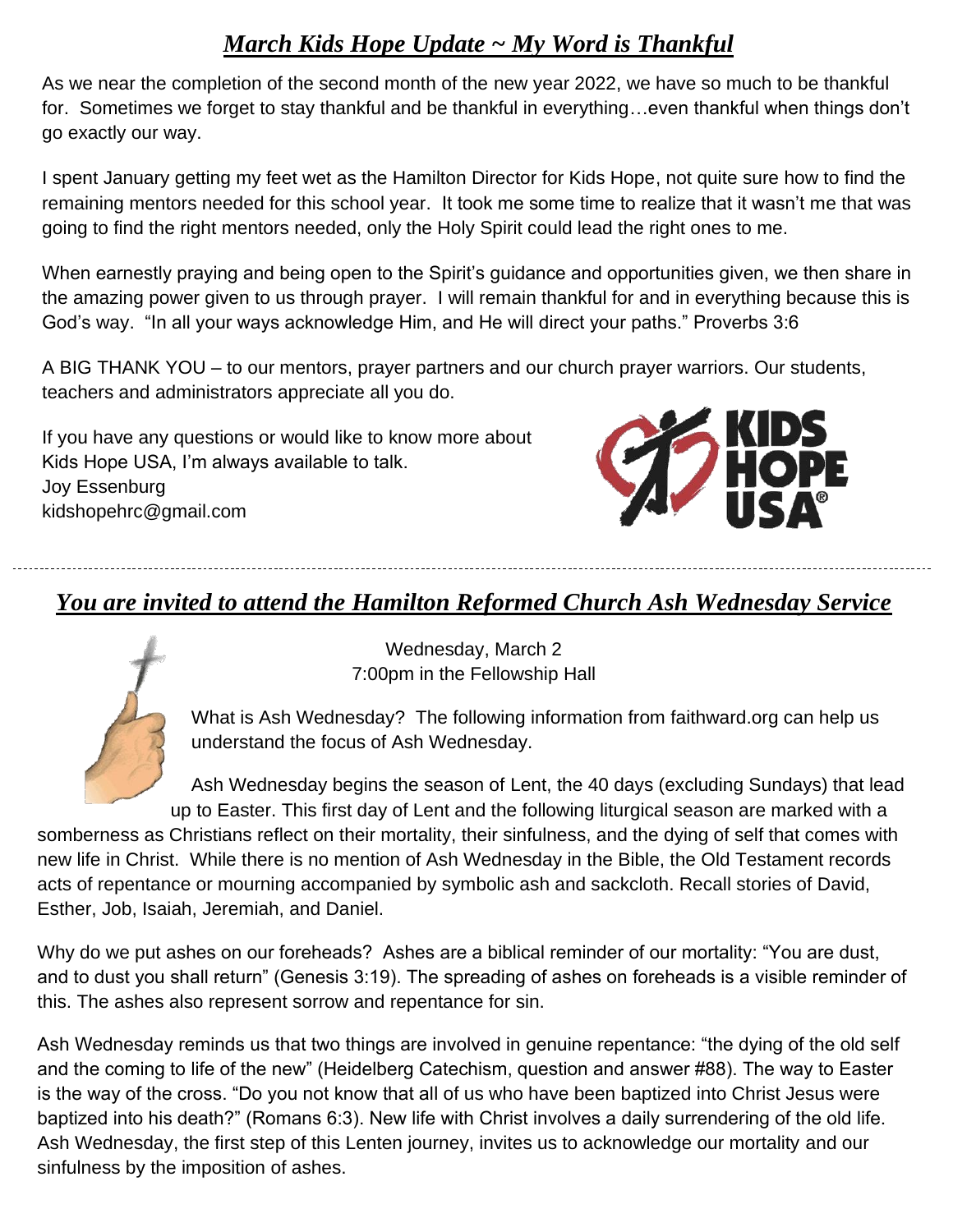# Children's Discipleship Update

Nicki Boerman & Gracie Bosch - Children's Ministry Coordinators - hrcchildren@gmail.com

Kid Connection is coming to a close. We had lots of fun this semester being scientists. We've seen a Diet Coke geyser, exploded bags, made magnetic slime and so much more! All of these things taught us that God draws us closer to Him even when things are under pressure.

With Kid Connection almost done and Sunday School to follow shortly, we are turning our attention to Vacation Bible School. This year, we are planning to return to the more traditional VBS model and will be looking for volunteers. Please consider joining our team and help bring a fun, filled few days to our community.

Thanks ~ Nicki and Gracie

We're planning a carnival at HRC for our year end party for Kid Connection on March 16. Please watch for the HRC Pulse for details.

#### Dates to Remember

*March 2* No Kid Connection (Ash Wednesday)

*March 6* Regular Sunday School Lesson

*March 13* Sunday School Special Activity

> *March 16* Kid Connection Year-End Carnival

*March 20* Regular Sunday School Lesson

*March 27* Sunday School Movie Day

# **Student Ministries at HRC**

Grow: 4<sup></sup>"-5<sup></sup>" Grade / Gravitate: 6<sup></sup>"-8<sup></sup>" Grade / The Gathering: 9"-12" Grade Drew Boerman – Director of Youth Leadership - hamrefyouth@gmail.com

# **Gravitate Calendar**

Meets Wednesday Nights ~ 6:30-7:45pm

March 2: MOB March 9: Lesson Night – Faith Story March 16: No Meeting March 18-19: Overnight Lock-In March 23: Game Night (Finale)

> Wow, the year has gone by so fast. We have an action-packed month planned and hope to see your students there.

# Grow: 4<sup>th</sup>-5<sup>th</sup> Grade

Meets Wednesday Nights ~ 6:30-7:30pm Grow is learning about God's character through the Psalms

# **The Gathering Calendar**

Meets Sunday Nights ~ 6:00-7:30pm

March 6: Lesson Night March 13: Lesson Night March 20: Game Night March 25-26: Overnight Lock-In (Finale)

We have a fun last month of youth group planned. As always if you would like to join us for our game night you are more than welcome to come hang out with our youth.

#### March Meals

If you would like to bring a meal for our youth group, all dates in March are available. Please contact Drew to sign up.

March our theme is "We are Blessed"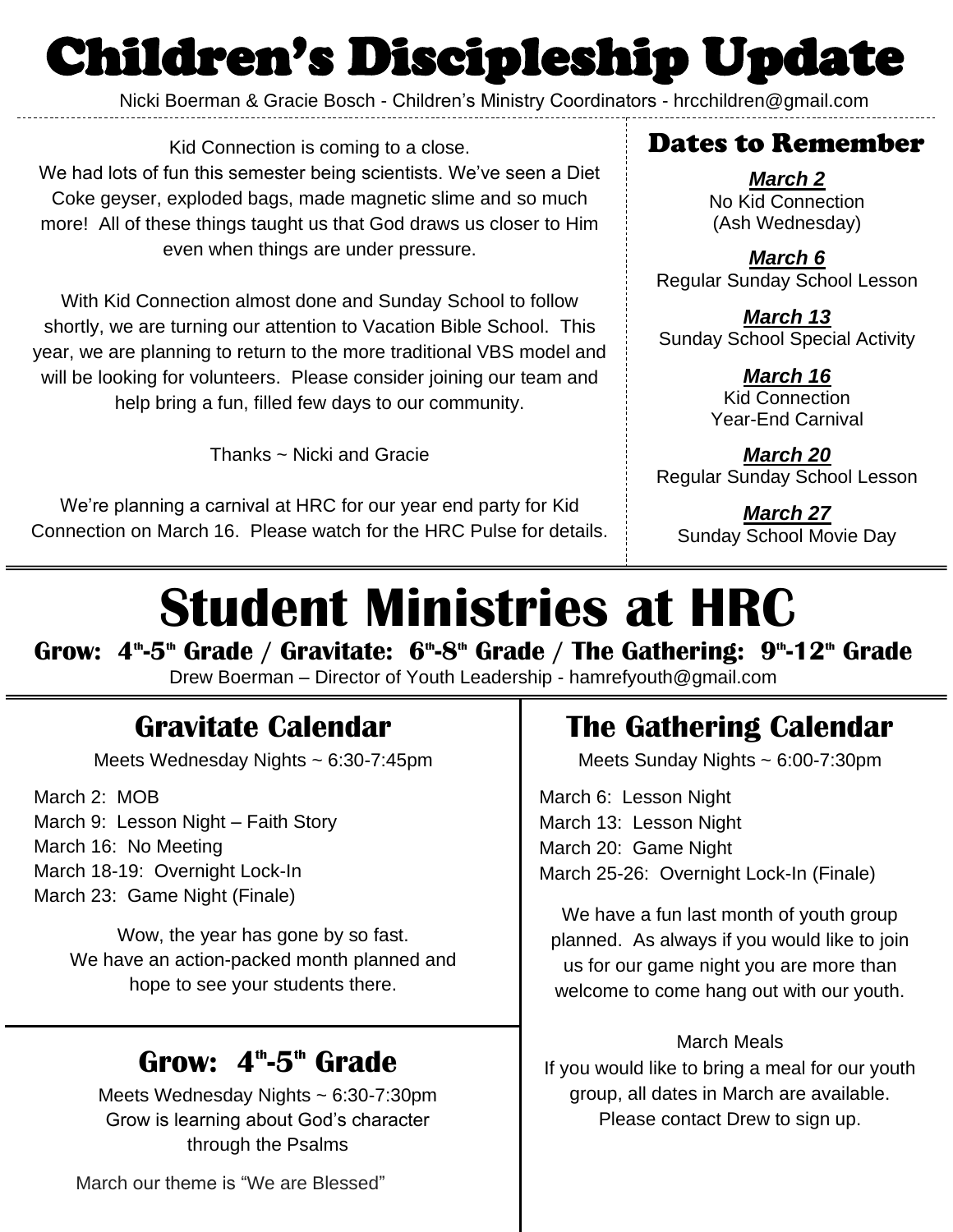#### *Please remember our March Prayer Buddies in your prayers this month!*



*Blake Casemier*

**Parents:** John & Libby Casemier

**Birthday:** January 6

- **Age/Grade:** 6 years old/kindergarten
- **I like:** art, making people laugh, camping, riding my bike and soccer
- **Prayer Request:** Please pray for a year full of learning and good friendships



*Zander Boerman*

**Parents:** Phil & Nicki Boerman **Birthday:** July 21 Age/Grade: 10 years old/4<sup>th</sup> grade **I like:** taekwondo, wrestling, hanging out with friends, and doing puzzles

**Prayer Request:** Please pray that I continue to learn to stay calm when I'm frustrated and that I stay healthy



#### *Kamryn Bosch*

**Parents:** Mike & Gracie Bosch

**Birthday:** September 5

- Age/Grade: 8 years old/2<sup>nd</sup> grade
- **I like:** crafts, reading, and anything involving music
- **Prayer Request:** Please pray for continued health and that I continue to grow at school both academically and socially

#### *Emberleigh (Emmy) Poll*

**Parents:** Craig & Maddy Poll

**Birthday:** May 15

**Age/Grade:** 4 years old/preschool

- **I like to:** swim, play outside, go to the cottage and ride on the gator
- **Prayer Request:** Please pray for a good first year of school, making friends, and staying healthy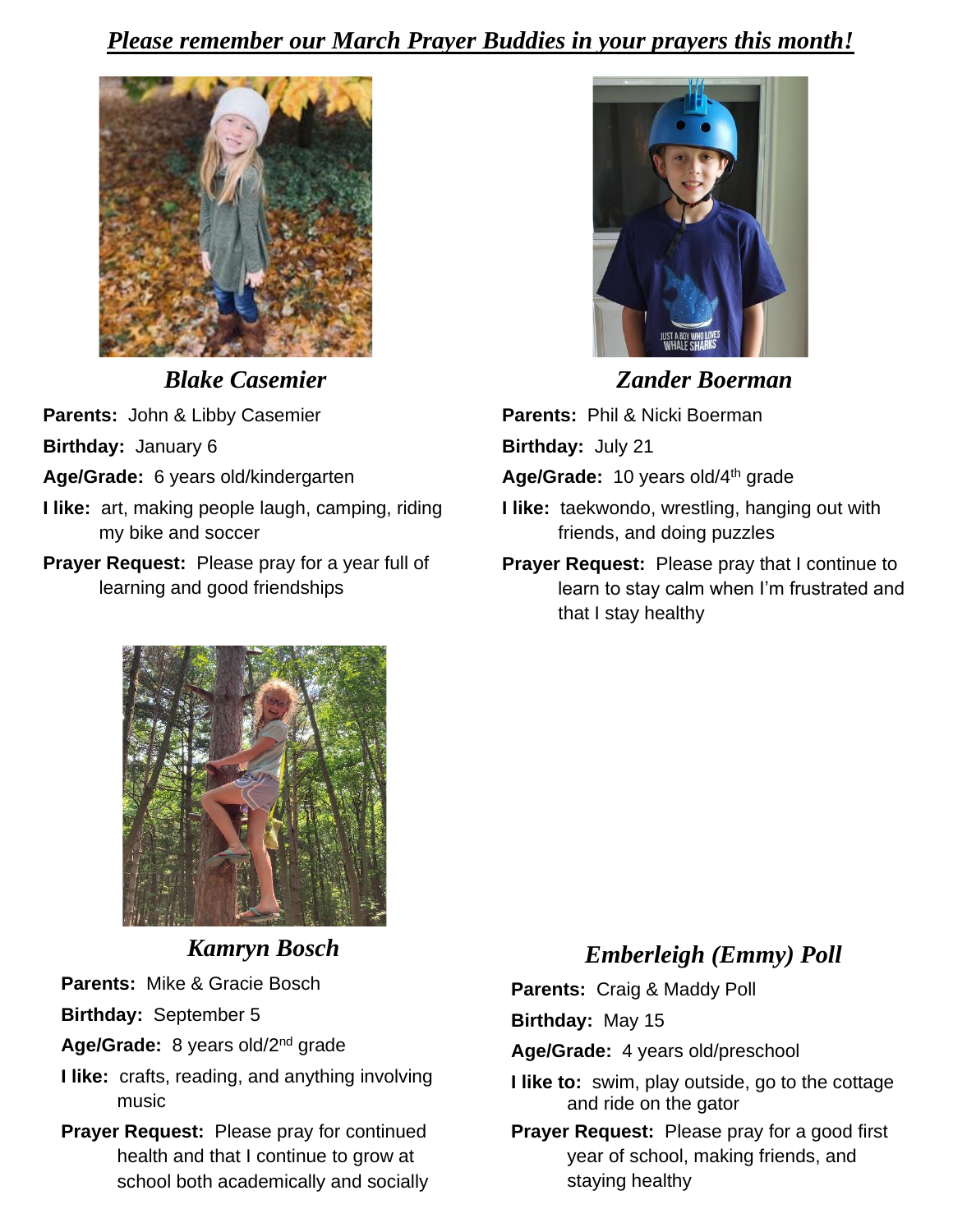#### *March Preaching Focus*

In March, we begin the season of Lent, starting with the March 2 Ash Wednesday service. During the four Sundays in March, we will consider how Jesus made the most of each opportunity and how we can make the most of the opportunities God gives us to live for him and bless those around us.

Each Sunday, we will consider an opportunity described in the Bible, an example or teaching of Jesus, and a personal application for how we can make the most of each opportunity (Ephesians 5:16).

Series Title: "Making the Most of Every Opportunity"

#### *March 6*

"Live as Children of Light" (Ephesians 5:1-20)

#### *March 13*

"Do Good to Others" (Galatians 6:1-10)

#### *March 20*

"Be Ready to Respond" (Colossians 4:2-6)

#### *March 27*

"Show Hospitality" (Hebrews 13:1-3)

#### *Sunday Evenings at Bentheim Reformed Church*

Rev. Larry LePoire continues his 9-week series (through April 10). Services will begin at 5:00pm. ALL are welcome!

#### *Throwin' It Back 80's Aerobics!*

Join Compassionate Heart on Saturday, March 19, from 9:00-10:30am for their second annual aerobics fundraiser. Former aerobics instructor, Donna Bunce, is pulling out the sweat suit, sweatband, & 80's tapes! It's gonna be rad! All ages welcome. Sign up online at: www.compheart.org/news-events/

Daylight Saving Time begins on Sunday, March 13.

Remember to "spring" your clocks ahead one hour.

#### *Dates to Remember*

March 2 – Ash Wednesday Service March 8 – VBS Committee Meeting March 15 – Quilting Group March 16 – Kid Connection End-of-the-Year **Carnival** March 18-19 – Gravitate Lock-In March 21 – April Heartbeat Deadline March 25-16 – The Gathering Lock-In March 28 – Consistory Meeting / Elders & Deacons Meetings

#### *Family Night Meals*

March 2 – No Meal (Ash Wednesday)

March 9 – Prayer Group BBQ

March 16 – Women's Sunday School Pork BBQ, Mac & Cheese, Chips

#### *Safe Harbor Donations*

Safe Harbor in Allegan has outgrown their facility and are looking for donations to help build a new facility. They are a child advocacy center that specializes in gently interviewing children who are part of a violent or traumatic situation. For more information or to donate, please visit: www.safeharborcac.org

### *Special Offering for Love Fund*

The last Sunday of each month we will be collecting a special offering for the Love Fund. This fund is used to assist those in our congregation who may be in need. Labelled

buckets will be placed near the offering boxes for your donations and offerings. You may also use your offering envelopes and designate "Love Fund". Thanks for loving on those in need in our church family.

# *March Mission of the Month*

The Gate Youth Center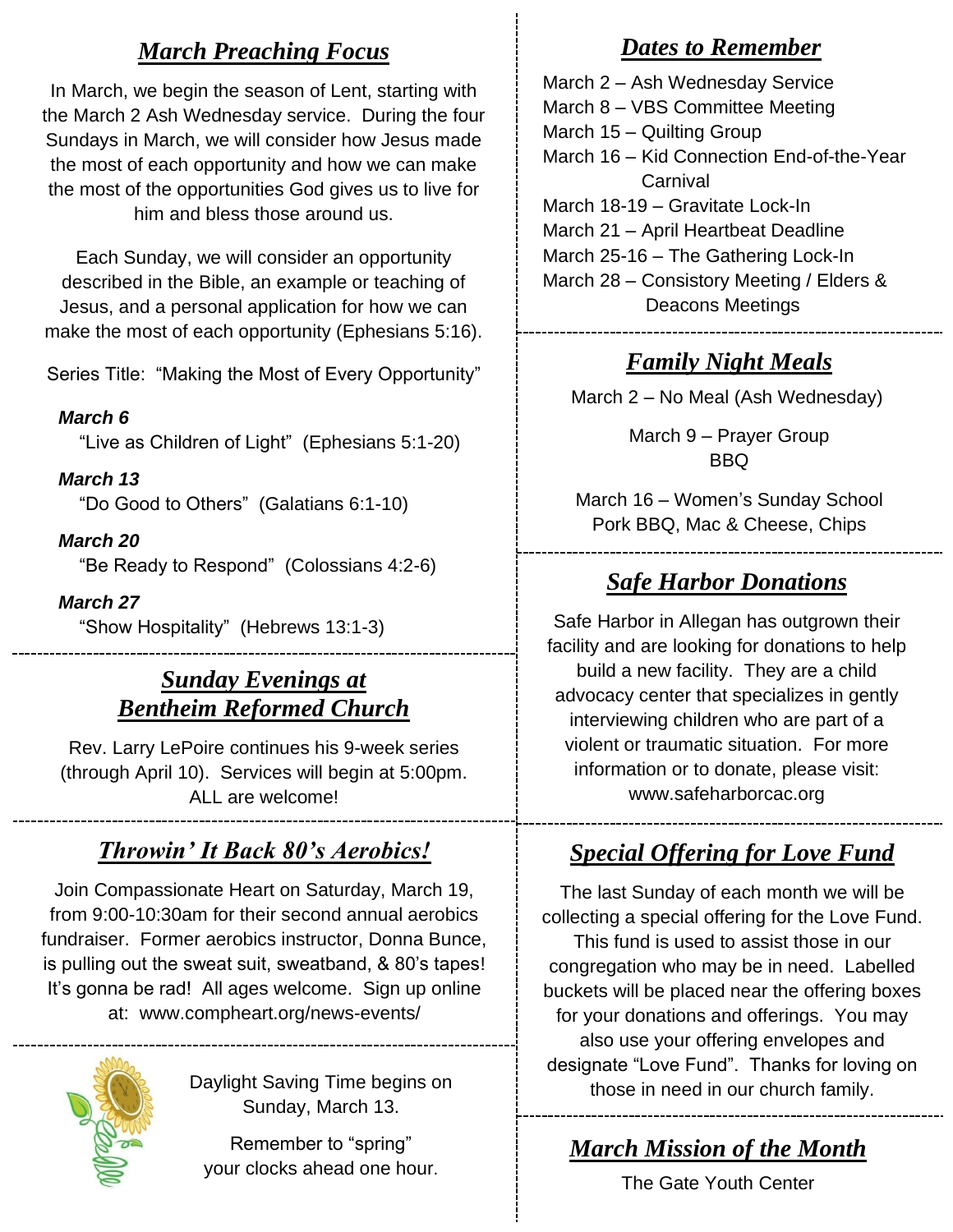## *Ministry Helpers for March*

We thank our Ministry Helpers for giving of their time!

| <b>Ministry</b>              | March 6                                              | March 13                              | March 20                              | March 27                               |  |  |
|------------------------------|------------------------------------------------------|---------------------------------------|---------------------------------------|----------------------------------------|--|--|
| <b>Greeters</b>              | Larry & Sharon<br><b>Haverdink</b>                   | <b>Ruth Brink</b><br>Mary Haverdink   | Eric & Lisa Helder<br>and family      | Jeff & Lisa Hulst<br>and family        |  |  |
| <b>Nursery</b>               | Luanne Elenbaas<br><b>Brianna Fales</b>              | Jackie Taratuta<br>Carla VanderPoppen | Bev Ende<br><b>Madison Fales</b>      | Holly Cochrane<br><b>Matthew Fales</b> |  |  |
| Children's<br><b>Message</b> | Diane VanLente                                       |                                       |                                       |                                        |  |  |
| <b>Camera</b>                | <b>Missy Eustice</b>                                 | Ryan Lindholm                         | Eric Helder                           |                                        |  |  |
| <b>PowerPoint</b>            | Craig Poll                                           | Kilee Kleinheksel                     | Mark Kleinheksel                      | Jessi Boerman                          |  |  |
| <b>Sound</b>                 | <b>Brian Kleinheksel</b>                             | Jeff Mulder                           | <b>Tim Bleeker</b>                    | Paul Koopman                           |  |  |
| Pianist/<br><b>Organist</b>  | <b>Ruth Brink</b><br>Deb Meiste<br>Nancy Kleinheksel |                                       |                                       | <b>Sherry Kleinheksel</b>              |  |  |
| <b>Praise Team</b>           | <b>Praise Band</b>                                   | Brian, Dale, Jen,<br>Kathy and Tim    | Bev, Dave, Lane,<br>Gracie and Kendra | Youth Praise Team                      |  |  |
| <b>Valet Parking</b>         | Lynn Elenbaas                                        |                                       |                                       |                                        |  |  |

#### *HRC Volunteer Opportunities*

There are MANY opportunities to help out at HRC. Check the bulletin boards by the kitchen or the carport to sign up.

- Children's Ministry Helpers:
	- o Volunteers are needed to present a Children's Message during the morning worship service.
	- $\circ$  Do you enjoy making crafts? We need a few craft activities planned for kids ages 3 through 8<sup>th</sup> grade during the Sunday school hour. We will purchase supplies and help you with the presentation. Open dates are: March 13 and April 10.
	- o Do you enjoy watching movies? We are still in need of adults to help out with handing out popcorn and watching a movie during the Sunday school hour with our kids on March 27.
- Cookies Cookies are needed for our fellowship time on Sunday mornings.
- Personal Needs Pantry Volunteers Volunteers are needed on Fridays from 10:00am-12:30pm. Open dates in March are: March 11, March 18
- Desserts are needed for our Wednesday Night meals.
- Meals for The Gathering (high school youth group). Please contact Drew Boerman for more information or to sign up.



**TODA**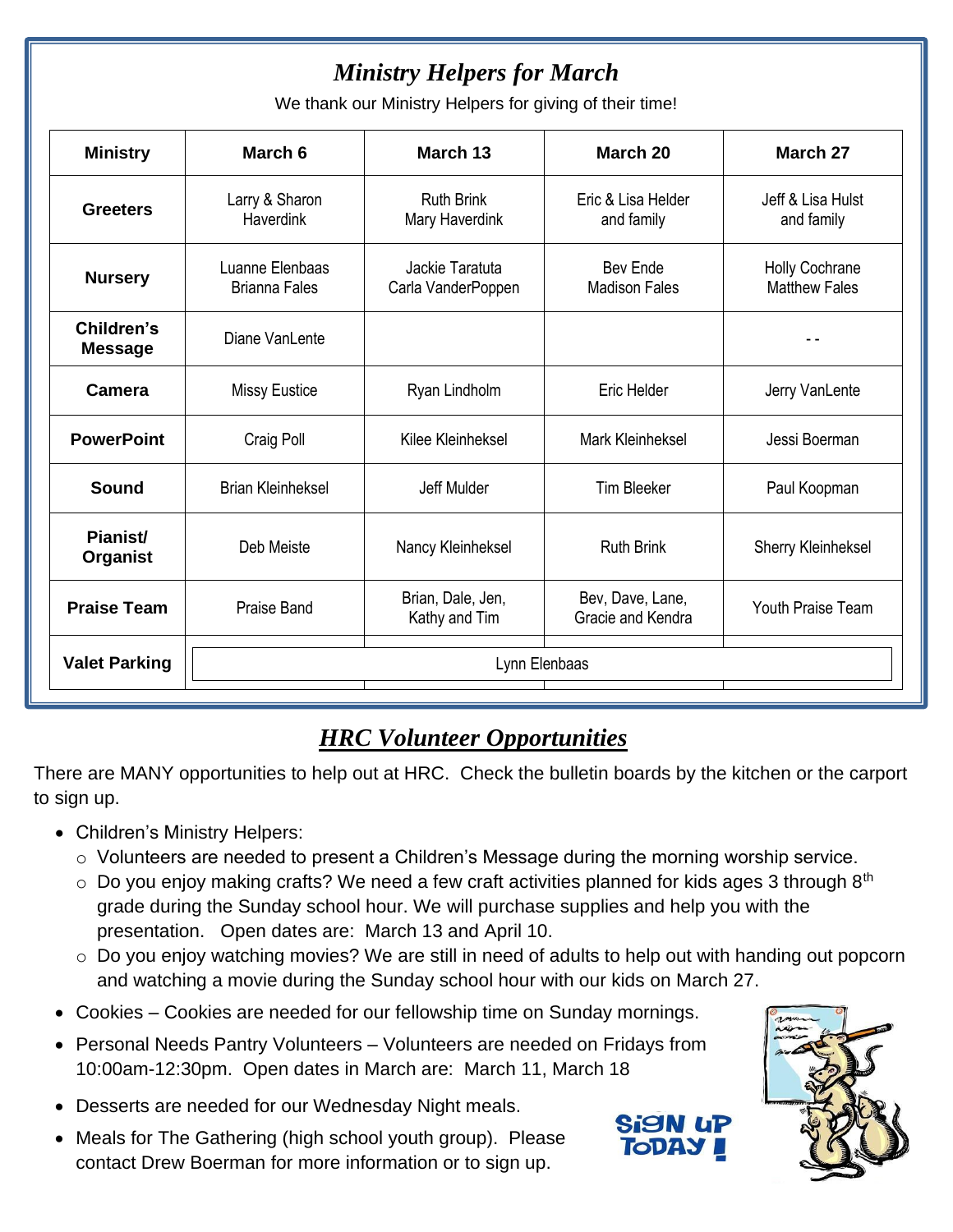|  | <b>Birthdays &amp; Anniversaries</b> |  | *Please see the church directory for address |  |
|--|--------------------------------------|--|----------------------------------------------|--|
|  |                                      |  |                                              |  |

| <b>Sunday</b>                              | <b>Monday</b>                                       | <b>Tuesday</b>                                                                                     | Wednesday                                | <b>Thursday</b>                                                            | Friday                  | <b>Saturday</b>                                             |
|--------------------------------------------|-----------------------------------------------------|----------------------------------------------------------------------------------------------------|------------------------------------------|----------------------------------------------------------------------------|-------------------------|-------------------------------------------------------------|
|                                            |                                                     | 1                                                                                                  | $\overline{2}$<br><b>Breslin Boerman</b> | $\overline{3}$<br>Grace Eding<br>Cal Lubbers<br>Bob & Bev<br>Rigterink (3) | $\overline{\mathbf{4}}$ | 5<br><b>Thelma Deters</b><br>Wayne & Bonnie<br>DeZwaan (51) |
| $6\phantom{1}6$                            | $\overline{7}$<br>Harv Hoekje                       | 8<br>Paul Bosch<br>Payton Eustice<br>Andy & Erin<br>Rozendaal (19)<br>Doug & Karen<br>TerHaar (37) | 9<br>Melissa Eding                       | 10<br>Dale Lampen                                                          | 11                      | 12                                                          |
| 13                                         | 14<br>Doug TerHaar<br><b>Tracy</b><br>Van Den Beldt | 15<br>Marie Jacobs                                                                                 | 16<br>Phil Boerman                       | 17<br>Jim Harper                                                           | 18                      | 19<br><b>Howard Busscher</b>                                |
| 20<br>Linda Bonzelaar<br><b>Diane Sale</b> | 21<br>Doug Brower<br>John Kleinheksel               | 22<br>John Casemier<br>Debbie Kroeze<br>Erin Rozendaal                                             | 23                                       | 24<br>Sue Dykhuis                                                          | 25                      | 26<br>Kerri Ritsema                                         |
| 27                                         | 28                                                  | 29                                                                                                 | 30                                       | 31<br>Jean Hutt*<br>Pat & Kris<br>Driscoll (33)                            |                         |                                                             |



# Birthday Blessings

*Harv Hoekje is celebrating his 96th birthday on March 7.*

*Dale Lampen is celebrating his 94th birthday on March 10.*

*Please remember them by sending a card.*

#### **Indulge for Lent?**

Rather than sacrificing something for Lent, Patty Kirk, in *Guideposts* magazine, suggests finding new ways to indulge in God's presence:

- Spend time outdoors, sensing God's magnificence. Spend time with others, extending generosity and compassion.
- Pray for the "little things," coming before God in childlike trust and feeling peace.
- Watch attentively for God's answers to prayer, and receive them as reminders of his presence.
- Turn anxiety into prayer. As you frame concerns as prayers and entrust them to God, you "sacrifice" the tendency to wallow in worry.